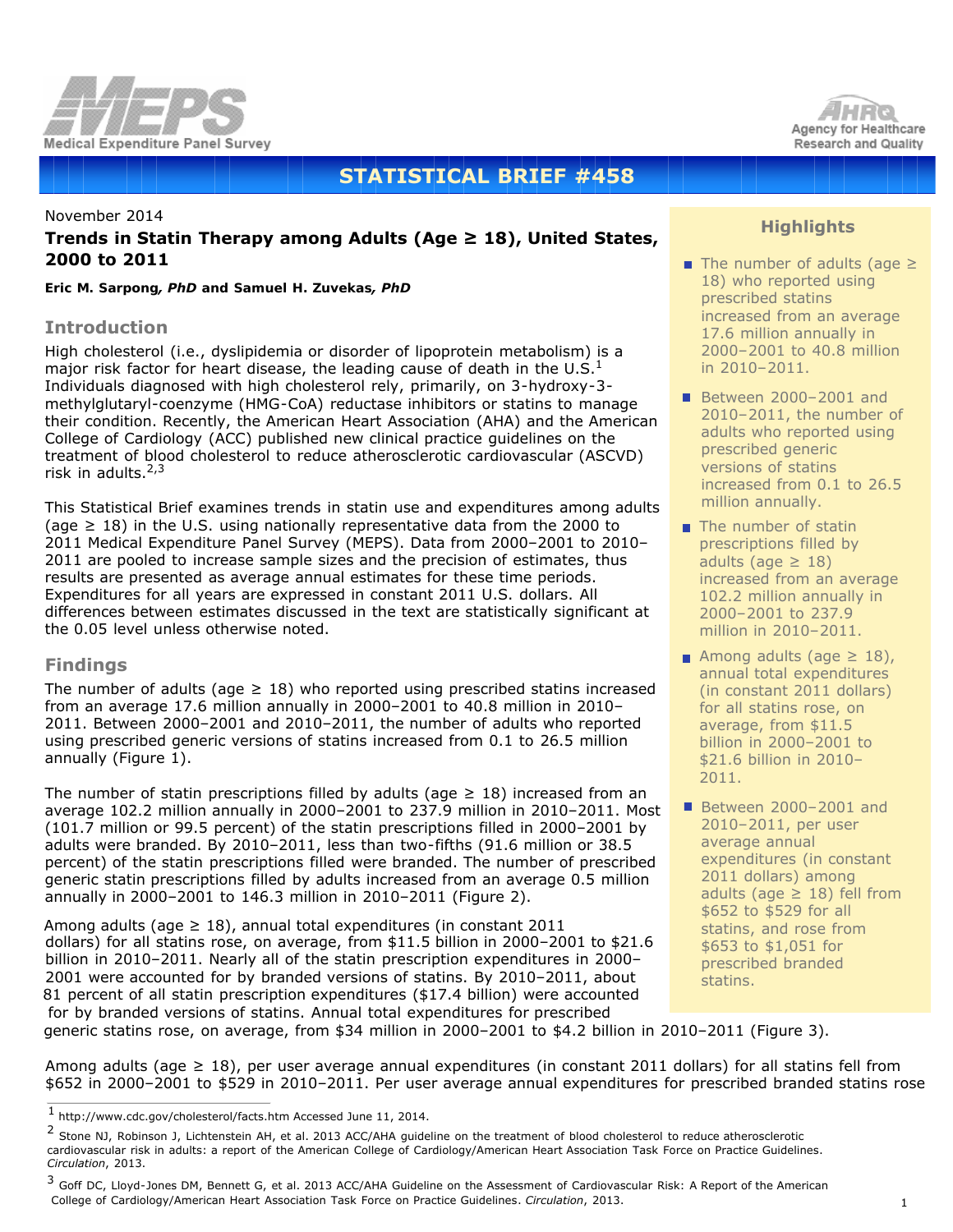from \$653 in 2000–2001 to \$1,051 in 2010–2011. Between 2002–2003 and 2010–2011 per user average annual expenditures for prescribed generic statins fell from \$334 to \$157 (Figure 4).

### **Data Source**

The estimates presented in this Statistical Brief were derived from the MEPS Full Year Consolidated Data Files and the MEPS Prescribed Medicines Files for 2000 to 2011.

### **Definitions**

#### *Statins medications*

Each drug that was listed as purchased or otherwise obtained in the MEPS Prescribed Medicines (PMED) Files was linked to the Multum Lexicon database, a product of Cerner Multum, Inc. The Multum drug name variable gives the active ingredient(s) in each drug and was used to identify the major types of statins—atorvastatin, amlodipineatorvastatin, cerivastatin, fluvastatin, lovastatin, lovastatin-niacin, pitavastatin, pravastatin, aspirin-pravastatin, rosuvastatin, simvastatin, ezetimibe-simvastatin, and niacin-simvastatin. Patents expired for the following statins: lovastatin (2001), pravastatin (2006), simvastatin (2006), and atorvastatin (2011).

#### *Utilization*

Indicator variables were created to identify persons who used each of the major classes of statin medications during the year. Utilization estimates are presented as the percent of persons using each of the general types of statin medications, and each specific class of statin medication during the year.

#### *Expenditures*

Expenditures include all amounts paid for health care from any source including payments by individuals and their families and payments by private insurance, Medicaid, Medicare, and other sources types of insurance. For this Brief, all expenditures were adjusted to constant 2011 U.S. dollars in two steps. To produce two-year pooled drug expenditures, we use the prescription drug component of the Personal Health Care Expenditure (PHCE) Price Index to adjust year one (e.g., 2000) expenditures to year two (e.g., 2001) dollars. Next, we use the Gross Domestic Product (GDP) deflator to adjust pooled 2000–2001 through 2008–2009 expenditures to 2011 dollars.

#### **About MEPS-HC**

MEPS-HC is a nationally representative longitudinal survey that collects detailed information on health care utilization and expenditures, health insurance, and health status, as well as a wide variety of social, demographic, and economic characteristics for the U.S. civilian noninstitutionalized population. It is cosponsored by the Agency for Healthcare Research and Quality and the National Center for Health Statistics.

For more information about MEPS, call the MEPS information coordinator at AHRQ (301-427-1656) or visit the MEPS Web site at<http://www.meps.ahrq.gov/>.

### **References**

For a detailed description of the MEPS survey design, sample design, and methods used to minimize sources of nonsampling error, see the following publications:

Cohen, J. *Design and Methods of the Medical Expenditure Panel Survey Household Component*. MEPS Methodology Report No. 1. AHCPR Pub. No. 97-0026. Rockville, MD: Agency for Health Care Policy and Research, 1997. [http://www.meps.ahrq.gov/mepsweb/data\\_files/publications/mr1/mr1.pdf](http://www.meps.ahrq.gov/mepsweb/data_files/publications/mr1/mr1.pdf)

Cohen, S. *Sample Design of the 1996 Medical Expenditure Panel Survey Household Component*. MEPS Methodology Report No. 2. AHCPR Pub. No. 97-0027. Rockville, MD: Agency for Health Care Policy and Research, 1997. [http://www.meps.ahrq.gov/mepsweb/data\\_files/publications/mr2/mr2.pdf](http://www.meps.ahrq.gov/mepsweb/data_files/publications/mr2/mr2.pdf)

Cohen, S. Design Strategies and Innovations in the Medical Expenditure Panel Survey. *Medical Care*, July 2003: 41(7) Supplement: III-5–III-12.

Ezzati-Rice, T.M., Rohde, F., Greenblatt, J. *Sample Design of the Medical Expenditure Panel Survey Household Component, 1998–2007*. Methodology Report No. 22. March 2008. Agency for Healthcare Research and Quality, Rockville, MD. [http://www.meps.ahrq.gov/mepsweb/data\\_files/publications/mr22/mr22.pdf](http://www.meps.ahrq.gov/mepsweb/data_files/publications/mr22/mr22.pdf)

# **Suggested Citation**

Sarpong, E.M. and Zuvekas, S.H. *Trends in Statin Therapy among Adults (Age ≥ 18), United States, 2000 to 2011*. Statistical Brief #458. November 2014. Agency for Healthcare Research and Quality, Rockville, MD. [http://www.meps.ahrq.gov/mepsweb/data\\_files/publications/st458/stat458.pdf](http://www.meps.ahrq.gov/mepsweb/data_files/publications/st458/stat458.pdf)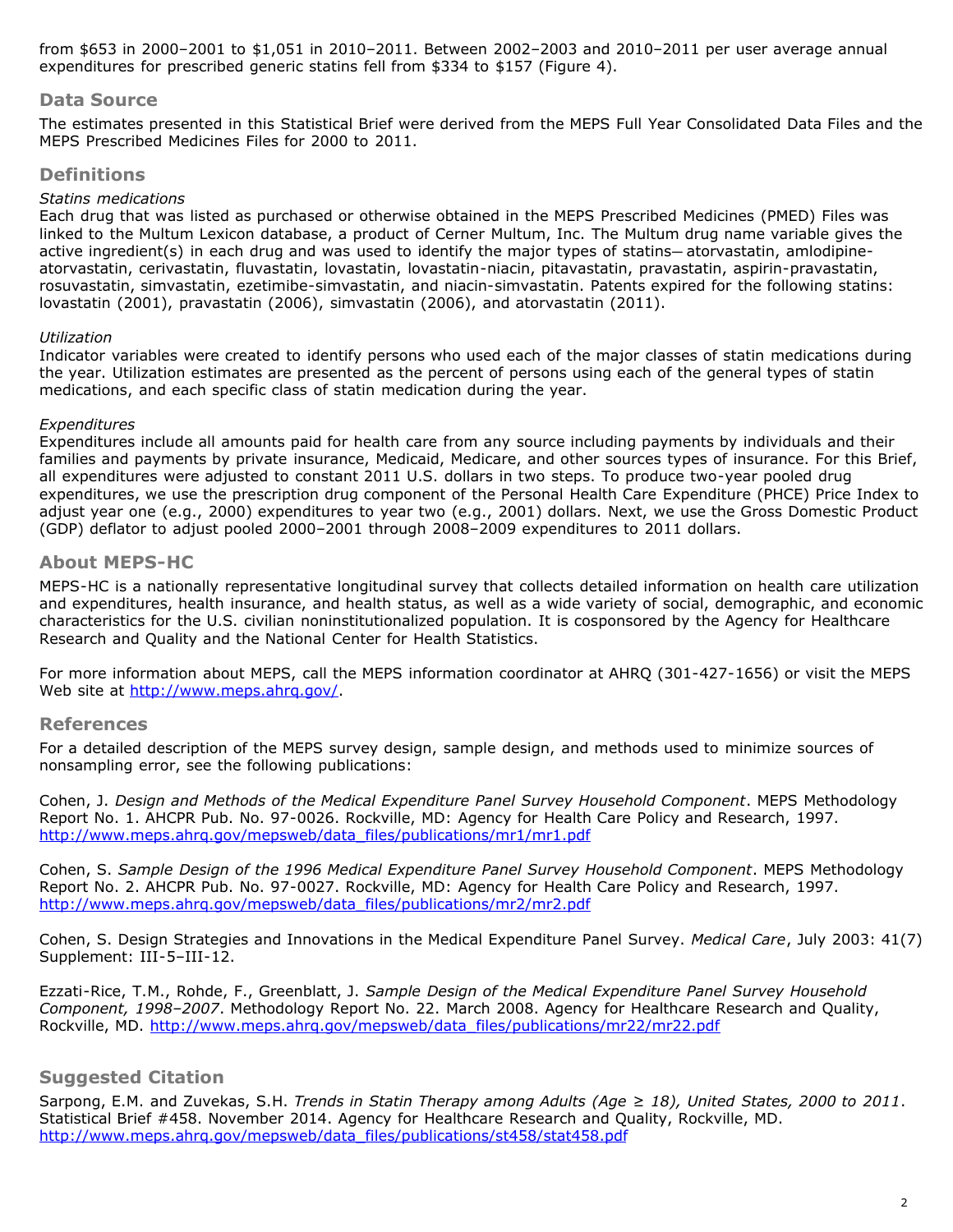AHRQ welcomes questions and comments from readers of this publication who are interested in obtaining more information about access, cost, use, financing, and quality of health care in the United States. We also invite you to tell us how you are using this Statistical Brief and other MEPS data and tools and to share suggestions on how MEPS products might be enhanced to further meet your needs. Please email us at [MEPSProjectDirector@ahrq.hhs.gov](mailto:MEPSProjectDirector@ahrq.hhs.gov) or send a letter to the address below:

Steven B. Cohen, PhD, Director Center for Financing, Access, and Cost Trends Agency for Healthcare Research and Quality 540 Gaither Road Rockville, MD 20850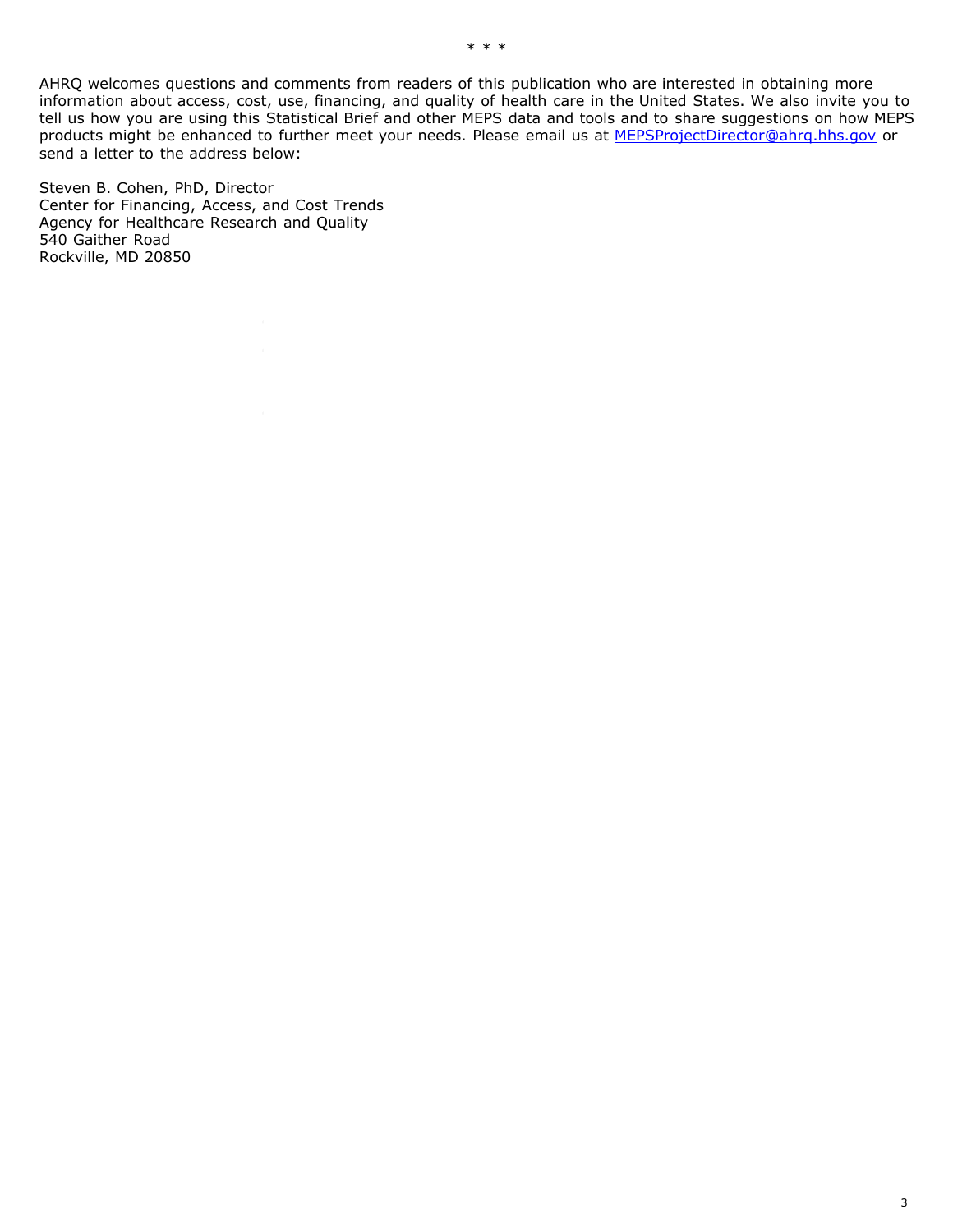